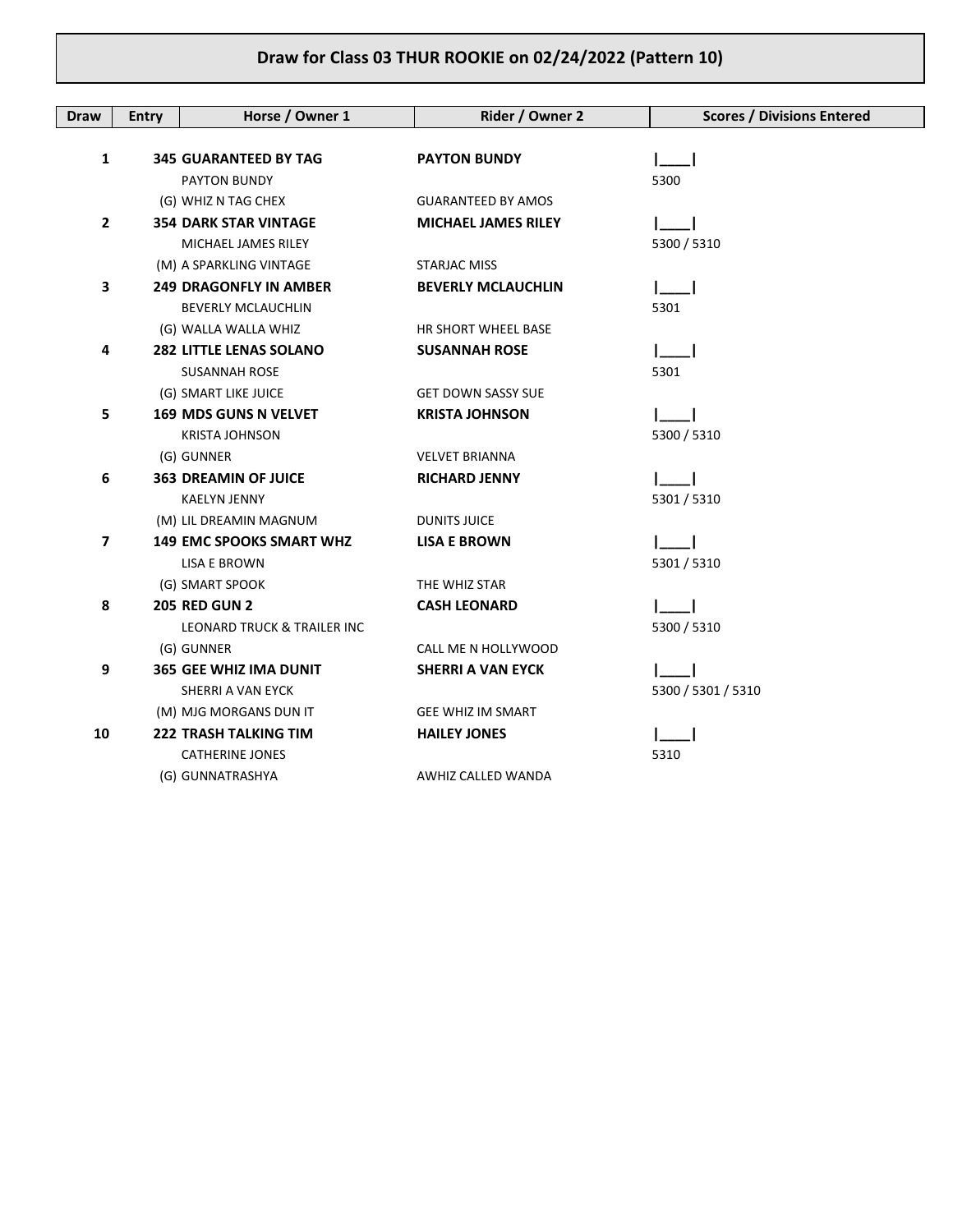| <b>Draw</b> | <b>Entry</b> | Horse / Owner 1                 | Rider / Owner 2                | <b>Scores / Divisions Entered</b> |
|-------------|--------------|---------------------------------|--------------------------------|-----------------------------------|
|             |              |                                 |                                |                                   |
| 11          |              | <b>132 SHINEYA</b>              | <b>OLIVER RAY</b>              |                                   |
|             |              | <b>OLIVER RAY</b>               |                                | 5301 / 5310                       |
|             |              | (G) GUNNATRASHYA                | SHINERETTA                     |                                   |
| 12          |              | 368 ALL YOU NEED IS LUV         | <b>KIM S EHRINGER</b>          |                                   |
|             |              | <b>ABIGAIL GRACE EHRINGER</b>   |                                | 5300 / 5301                       |
|             |              | (G) WIMPYS LITTLE STEP          | <b>EASYS LIL BARBIE</b>        |                                   |
| 13          |              | <b>112 MAGNUMS LIL HERCULES</b> | <b>MARK OLSON</b>              |                                   |
|             |              | <b>GAIL M OLSON</b>             |                                | 5300 / 5301 / 5310                |
|             |              | (G) MAGNUM CHIC DREAM           | <b>GREAT BLACK CODY</b>        |                                   |
| 14          |              | <b>195 WIMPYSLITTLECADILLAC</b> | <b>ERIN M MEEHAN</b>           |                                   |
|             |              | ERIN M MEEHAN                   |                                | 5300 / 5301 / 5310                |
|             |              | (G) WIMPYS LITTLE STEP          | TEJANA CHIC                    |                                   |
| 15          |              | <b>125 SMART SARA ROOS</b>      | <b>PAGE A GIACIN</b>           |                                   |
|             |              | PAGE A GIACIN                   |                                | 5300 / 5301                       |
|             |              | (M) SMART LIL ROOS              | <b>SMART SARA</b>              |                                   |
| 16          |              | 287 RIPPIN UP THE DIRT          | <b>LYLA GRACE TUTTLE</b>       |                                   |
|             |              | MCGEE FARMS LLC                 |                                | 5300 / 5310                       |
|             |              | (G) WHIZKEY N DIAMONDS          | ANNE GET YOUR GUNNER           |                                   |
| 17          |              | <b>356 SMOKING SILVER STAR</b>  | <b>STEPHANIE REECE JACKSON</b> |                                   |
|             |              | STEPHANIE REECE JACKSON         |                                | 5300 / 5310                       |
|             |              | (G) GUNNATRASHYA                | SILVERNBLUESTARBUCK            |                                   |
| 18          |              | <b>116 SUPER SPY GUY</b>        | <b>CYNTHIA M SCHUETZ-SMITH</b> |                                   |
|             |              | CYNTHIA M SCHUETZ-SMITH         |                                | 5300                              |
|             |              | (G) SPOOKS GOTTA RUN            | <b>SPRATS ELECTRICSPARK</b>    |                                   |
| 19          |              | <b>352 SHINING SPOOK DANCER</b> | <b>RAEGAN SHEPHERD</b>         |                                   |
|             |              | RAEGAN SHEPHERD                 |                                | 5300                              |
|             |              | (G) SMART SPOOK                 | <b>SHINING DANCER</b>          |                                   |
| 20          |              | <b>171 GUNNER GIT ER DUN</b>    | <b>SHARON H BROWN</b>          |                                   |
|             |              | <b>SHARON H BROWN</b>           |                                | 5301 / 5310                       |
|             |              | (M) GUNNERS SPECIAL NITE        | SHEZA DIAMOND DUNIT            |                                   |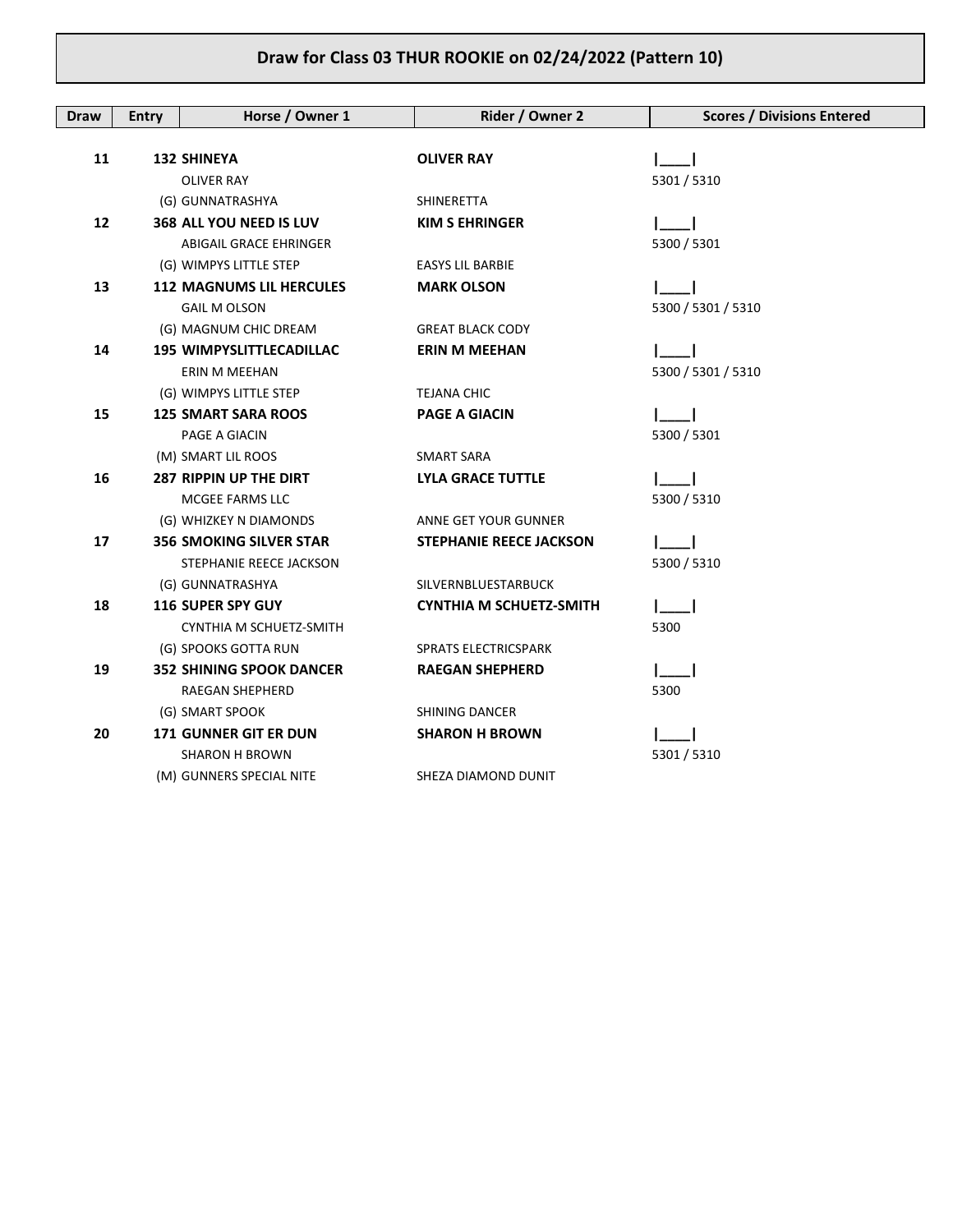| <b>Draw</b> | <b>Entry</b> | Horse / Owner 1                 | Rider / Owner 2                 | <b>Scores / Divisions Entered</b> |
|-------------|--------------|---------------------------------|---------------------------------|-----------------------------------|
|             |              |                                 |                                 |                                   |
| 21          |              | <b>344 THE SUPER SPOOK</b>      | <b>PAYTON BUNDY</b>             |                                   |
|             |              | PAYTON BUNDY                    |                                 | 5300                              |
|             |              | (G) SMART SPOOK                 | <b>EBONY WHIZ</b>               |                                   |
| 22          |              | <b>166 BUENO JOE</b>            | <b>CHLOE SCOTT</b>              |                                   |
|             |              | CHLOE SCOTT                     |                                 | 5300                              |
|             |              | (G) LIL JOE CASH                | <b>MRS CHEXINIC</b>             |                                   |
| 23          |              | <b>170 SHINEY JUICE</b>         | <b>HOLLY LEIGH JACOBSON</b>     |                                   |
|             |              | <b>HOLLY LEIGH JACOBSON</b>     |                                 | 5300 / 5301                       |
|             |              | (G) SMART LIKE JUICE            | WIND HER UP SHINER              |                                   |
| 24          |              | <b>105 HIDE YOUR MAGNUM</b>     | <b>HANNAH JANE LUCAS</b>        |                                   |
|             |              | <b>HANNAH JANE LUCAS</b>        |                                 | 5310                              |
|             |              | (M) MAGNUM CHIC DREAM           | HIDE N CITA                     |                                   |
| 25          |              | <b>159 LOVEANDOTHERDIASTERS</b> | <b>KATHY J MADDOX</b>           |                                   |
|             |              | KATHY J MADDOX                  |                                 | 5301 / 5310                       |
|             |              | (G) TINSEL NIC                  | <b>HA CHIC A TUNE</b>           |                                   |
| 26          |              | <b>100 WHITE NOISE</b>          | <b>GABRIELLE RENEE CHANNELL</b> |                                   |
|             |              | <b>GABRIELLE RENEE CHANNELL</b> |                                 | 5310                              |
|             |              | (G) GUNNER                      | ROYAL CHIC SOLANO               |                                   |
| 27          |              | <b>359 CHEX R IN THE MAIL</b>   | <b>CRIS SCHMANKE</b>            |                                   |
|             |              | <b>CRIS SCHMANKE</b>            |                                 | 5300 / 5301 / 5310                |
|             |              | (G) LIL JOE CASH                | MISS FRECKLES N CASH            |                                   |
| 28          |              | 101 VOODOOS SWAMP WITCH         | <b>BOBBY ROBERTS</b>            |                                   |
|             |              | <b>BOBBY ROBERTS</b>            |                                 | 5301 / 5310                       |
|             |              | (M) SHINERS VOODOO DR           | <b>FOOLISH LITTLE STEP</b>      |                                   |
| 29          |              | <b>338 A GUNNERS ENTERPRISE</b> | <b>DANA MARIE RASCH</b>         |                                   |
|             |              | DANA MARIE RASCH                |                                 | 5300                              |
|             |              | (G) A SMART ENTERPRISE          | <b>GUNNERS MOLL</b>             |                                   |
| 30          |              | <b>204 ROO JR</b>               | <b>MICHAEL JACKSON</b>          |                                   |
|             |              | STEPHANIE REECE JACKSON         |                                 | 5300 / 5301 / 5310                |
|             |              | (G) MJ ROOSTERS GUN             | <b>SMART WITCH</b>              |                                   |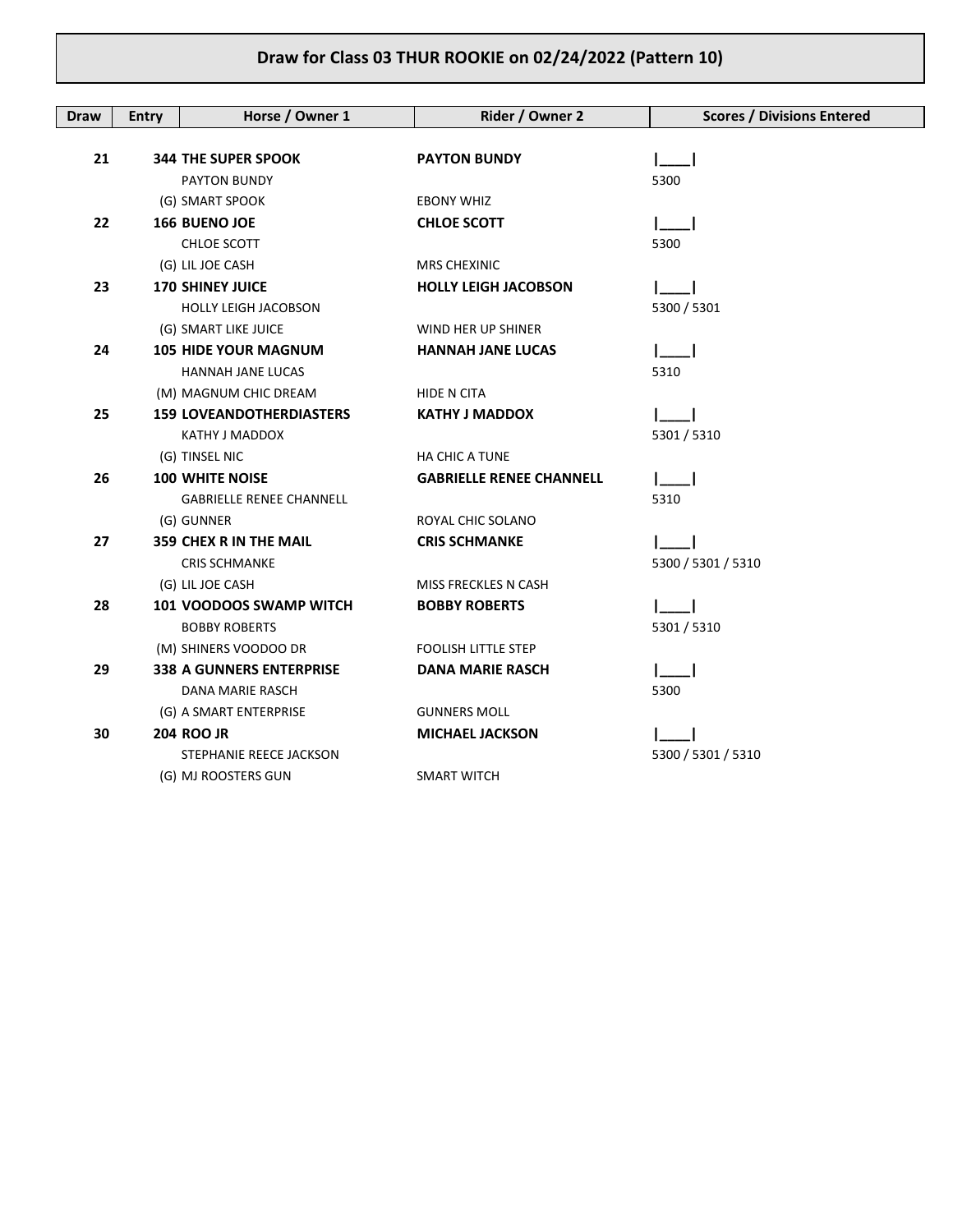| <b>Draw</b> | <b>Entry</b> | Horse / Owner 1                    | Rider / Owner 2                | <b>Scores / Divisions Entered</b> |
|-------------|--------------|------------------------------------|--------------------------------|-----------------------------------|
|             |              |                                    |                                |                                   |
| 31          |              | <b>162 SHINEY CHEXY CHIC</b>       | <b>HEATHER MARKS</b>           |                                   |
|             |              | <b>TEXAS HORSE POWER RANCH LLC</b> |                                | 5300 / 5310                       |
|             |              | (M) SHINE CHIC SHINE               | TH GREAT BIG CHEX              |                                   |
| 32          |              | <b>361 GUNNEN DAT TWISTED</b>      | <b>JEFFREY M JOHNSON</b>       |                                   |
|             |              | JEFFREY M JOHNSON                  |                                | 5300                              |
|             |              | (M) DUNIT TWISTED                  | <b>GUNNEN FOR ROSES</b>        |                                   |
| 33          |              | <b>198 XTRA PRETTYCOCKTAIL</b>     | <b>COURTNEY LEIGH SUSTAIRE</b> |                                   |
|             |              | <b>COURTNEY LEIGH SUSTAIRE</b>     |                                | 5300                              |
|             |              | (G) WIMPYNEEDSACOCKTAIL            | PRETTYWHIZPRETTYDOES           |                                   |
| 34          |              | 360 SHEZA VOODOO VIXEN             | <b>JENNIFER SEEBER</b>         |                                   |
|             |              | <b>JENNIFER SEEBER</b>             |                                | 5300 / 5310                       |
|             |              | (M) SHINERS VOODOO DR              | DOCS OAK JAG                   |                                   |
| 35          |              | <b>358 VINTAGE TOKYO</b>           | <b>CAITLIN BOYD</b>            |                                   |
|             |              | <b>CAITLIN BOYD</b>                |                                | 5300                              |
|             |              | (G) A SPARKLING VINTAGE            | CHIP OFF CHIC                  |                                   |
| 36          |              | <b>117 LOADED AND DANCIN</b>       | <b>MIKKI EVANS</b>             |                                   |
|             |              | <b>IRONGATE EQUINE LLC</b>         |                                | 5300                              |
|             |              | (G) HES A LOADED GUN               | ONE DANCIN DIAMOND             |                                   |
| 37          |              | <b>346 DUN CALL N ME</b>           | PENELOPE J PAQUETTE            |                                   |
|             |              | PENELOPE J PAQUETTE                |                                | 5300 / 5301                       |
|             |              | (G) DUN IT WITH A TWIST            | <b>CALL ME LENA</b>            |                                   |
| 38          |              | 174 MUST BE DREAMIN                | <b>MORGAN GEELHAAR</b>         |                                   |
|             |              | MORGAN GEELHAAR                    |                                | 5310                              |
|             |              | (S) LIL DREAMIN MAGNUM             | MS JESSIE BOOM                 |                                   |
| 39          |              | <b>304 WHIZKEY N PEPPY</b>         | <b>KRISTINA KEENAN-HALL</b>    |                                   |
|             |              | KRISTINA KEENAN-HALL               |                                | 5300                              |
|             |              | (G) WHIZKEY N DIAMONDS             | TIMBER PEPPY STAR              |                                   |
| 40          |              | <b>273 MAGNUMS GUN</b>             | <b>WENDY MAY</b>               |                                   |
|             |              | <b>WENDY MAY</b>                   |                                | 5300 / 5301                       |
|             |              | (G) GUNNERS TINSELTOWN             | <b>MAGNUMS PRETTY PATTI</b>    |                                   |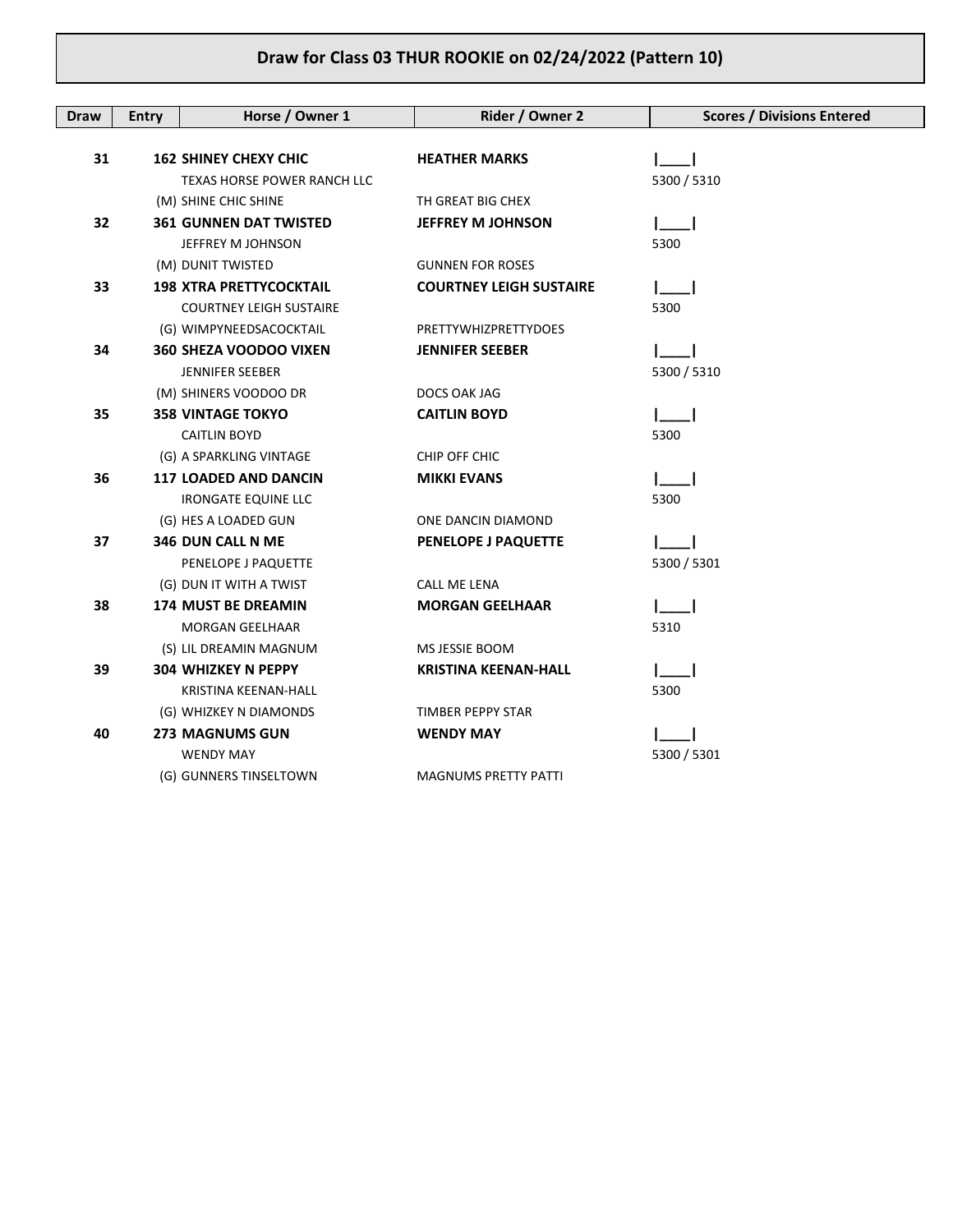| <b>Draw</b> | <b>Entry</b> | Horse / Owner 1                 | Rider / Owner 2             | <b>Scores / Divisions Entered</b> |
|-------------|--------------|---------------------------------|-----------------------------|-----------------------------------|
|             |              |                                 |                             |                                   |
| 41          |              | <b>349 I SHINE WITH CASH</b>    | <b>MARTHA COUTINHO</b>      |                                   |
|             |              | MARTHA COUTINHO                 |                             | 5301                              |
|             |              | (S) LIL JOE CASH                | SHINE WITH WANDA            |                                   |
| 42          |              | <b>278 MISSIN SMART CODE</b>    | <b>KRISTEN L WESOJA</b>     |                                   |
|             |              | DEB J WESOJA                    |                             | 5310                              |
|             |              | (G) ELECTRIC CODE               | <b>CHIC MISSIN</b>          |                                   |
| 43          |              | <b>290 IM NOT A WIMPY CHIC</b>  | <b>LYLA GRACE TUTTLE</b>    |                                   |
|             |              | LYLA GRACE TUTTLE               |                             | 5300 / 5310                       |
|             |              | (M) SMART CHIC OLENA            | <b>WIMPYS STAR</b>          |                                   |
| 44          |              | <b>106 HS HOLLYWOOD WHIZ</b>    | <b>HANNAH JANE LUCAS</b>    |                                   |
|             |              | HANNAH JANE LUCAS               |                             | 5310                              |
|             |              | (G) BAR TOP SAILOR              | ANNIE DUN DID IT            |                                   |
| 45          |              | <b>128 TRASHADUALLY</b>         | <b>WESLEY TATE</b>          |                                   |
|             |              | <b>NATALIE TATE</b>             |                             | 5300 / 5301 / 5310                |
|             |              | (G) MISTER NICADUAL             | <b>GLENDAS SMOKEN TRASH</b> |                                   |
| 46          |              | <b>284 XTRA GOTTA STEP</b>      | <b>SUSANNAH ROSE</b>        |                                   |
|             |              | <b>SUSANNAH ROSE</b>            |                             | 5301                              |
|             |              | (S) WIMPYS LITTLE STEP          | <b>GOTTA GIT YA DUN</b>     |                                   |
| 47          |              | <b>307 BOON BEDAZZLED</b>       | <b>CONNIE M HESTER</b>      |                                   |
|             |              | <b>CONNIE M HESTER</b>          |                             | 5300                              |
|             |              | (G) LIL BLUE BOON               | ANGELS SHINING PACE         |                                   |
| 48          |              | <b>292 WHIZS HOLLYWOOD STAR</b> | <b>HOLLY K TURNER</b>       |                                   |
|             |              | <b>HOLLY K TURNER</b>           |                             | 5301 / 5310                       |
|             |              | (S) TOPSAIL WHIZ                | DUN ITS KALICO STAR         |                                   |
| 49          |              | <b>247 DUN IT IN THE NIGHT</b>  | <b>TRACY FLORY HUNTER</b>   |                                   |
|             |              | <b>TRACY FLORY HUNTER</b>       |                             | 5310                              |
|             |              | (S) DUN IT FOR WHIZKEY          | <b>CUSTOM NIGHT TIME</b>    |                                   |
| 50          |              | 271 LIL CASH NOW                | <b>MOLLY WHITE</b>          |                                   |
|             |              | <b>MILTON WHITE</b>             |                             | 5300                              |
|             |              | (M) LIL JOE CASH                | <b>JUICED UP</b>            |                                   |